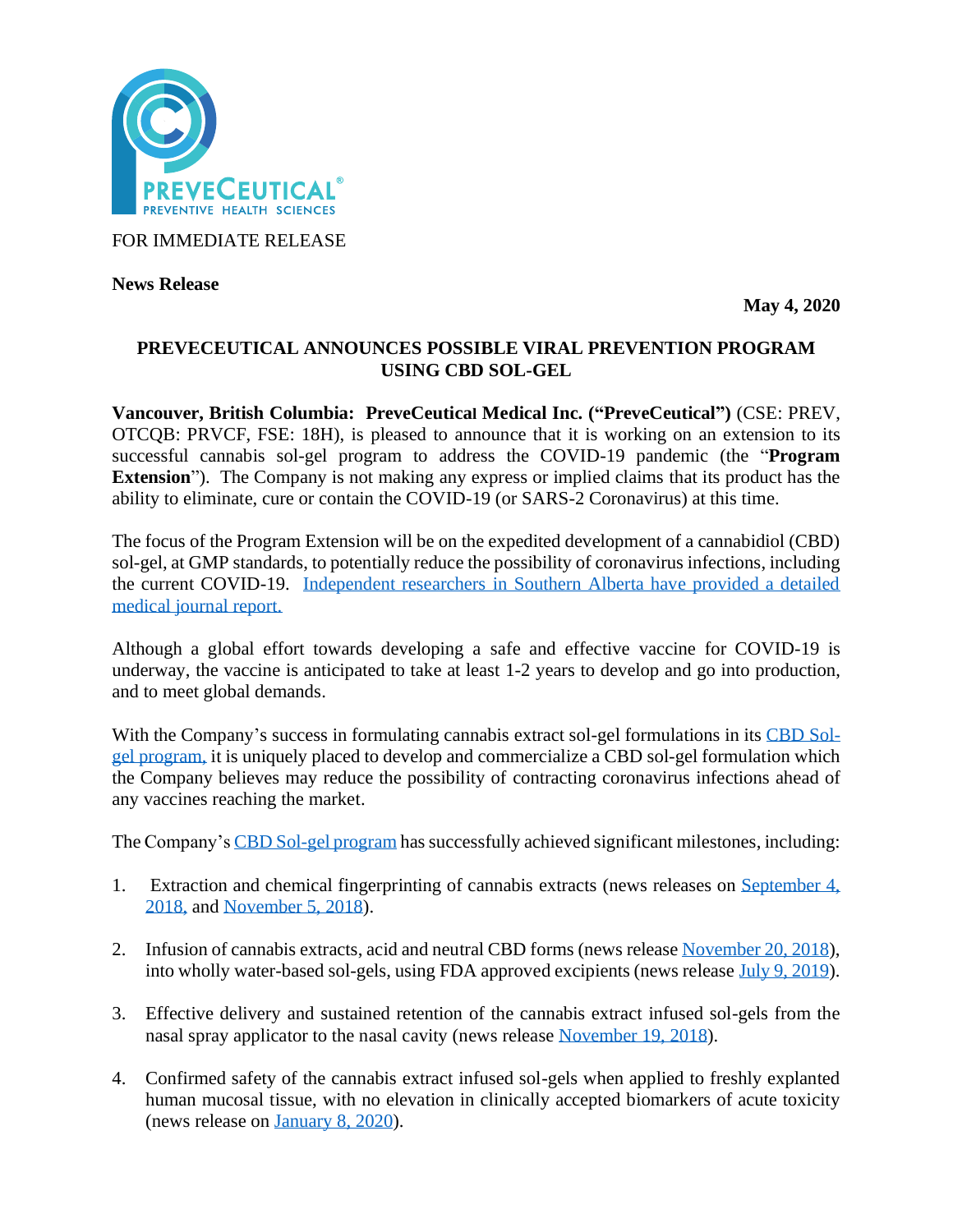PreveCeutical has been working on the CBD sol-gel program since September 2017 and has spent over \$750,000 in research, not including management and employee overheads.

PreveCeutical is currently working on terms of the Program Extension with partners, and PreveCeutical anticipates formulation development getting underway in the next few weeks. As extensive work on the CBD sol-gel formulation has already taken place, the Program Extension, which has the potential of developing a wholly water-based CBD sol-gel formulation and nasal applicator to reduce the possibility of coronavirus infections, is planned on being ready for testing in as little as **four months**.

PreveCeutical plans on engaging with global health agencies to seek fast track approval of the CBD sol-gel formulations resulting from the Program Extension.

Although PreveCeutical believes that any such intentions, plans, estimates, beliefs and expectations in this news release are reasonable, there can be no assurance that any such intentions, plans, beliefs and expectations will prove to be accurate. Researchers say while clinical trials still need to be done, data they have been collecting over the past few years shows promise that some cannabis extracts may help in the prevention and treatment of COVID-19.

#### *About PreveCeutical*

PreveCeutical is a health sciences company that develops innovative options for preventive and curative therapies utilizing organic and nature identical products.

PreveCeutical aims to be a leader in preventive health sciences. The Company's current research and development programs include dual gene curative and preventive therapies for diabetes and obesity; the Cannabidiols Sol-gel Program aiming to provide relief across a range of indications from pain, inflammation, seizures, and neurological disorders.; Nature Identical™ peptides for the treatment of various ailments; non-addictive analgesic peptides as a replacement to the highly addictive analgesics such as morphine, fentanyl and oxycodone; and a therapeutic product for treating athletes who suffer from concussions (mild traumatic brain injury).

For more information about PreveCeutical, please visit our website [www.PreveCeutical.com](http://www.preveceutical.com/) or follow us on [Twitter](http://twitter.com/PreveCeuticals) and [Facebook.](http://www.facebook.com/PreveCeutical)

# *On behalf of the Board of Directors of PreveCeutical*

*Stephen Van Deventer, Chairman and Chief Executive Officer*

# *For further information, please contact:*

*Stephen Van Deventer at telephone: +1 604 306 9669*

*Or Investor Relations* [ir@preveceutical.com](mailto:ir@preveceutical.com)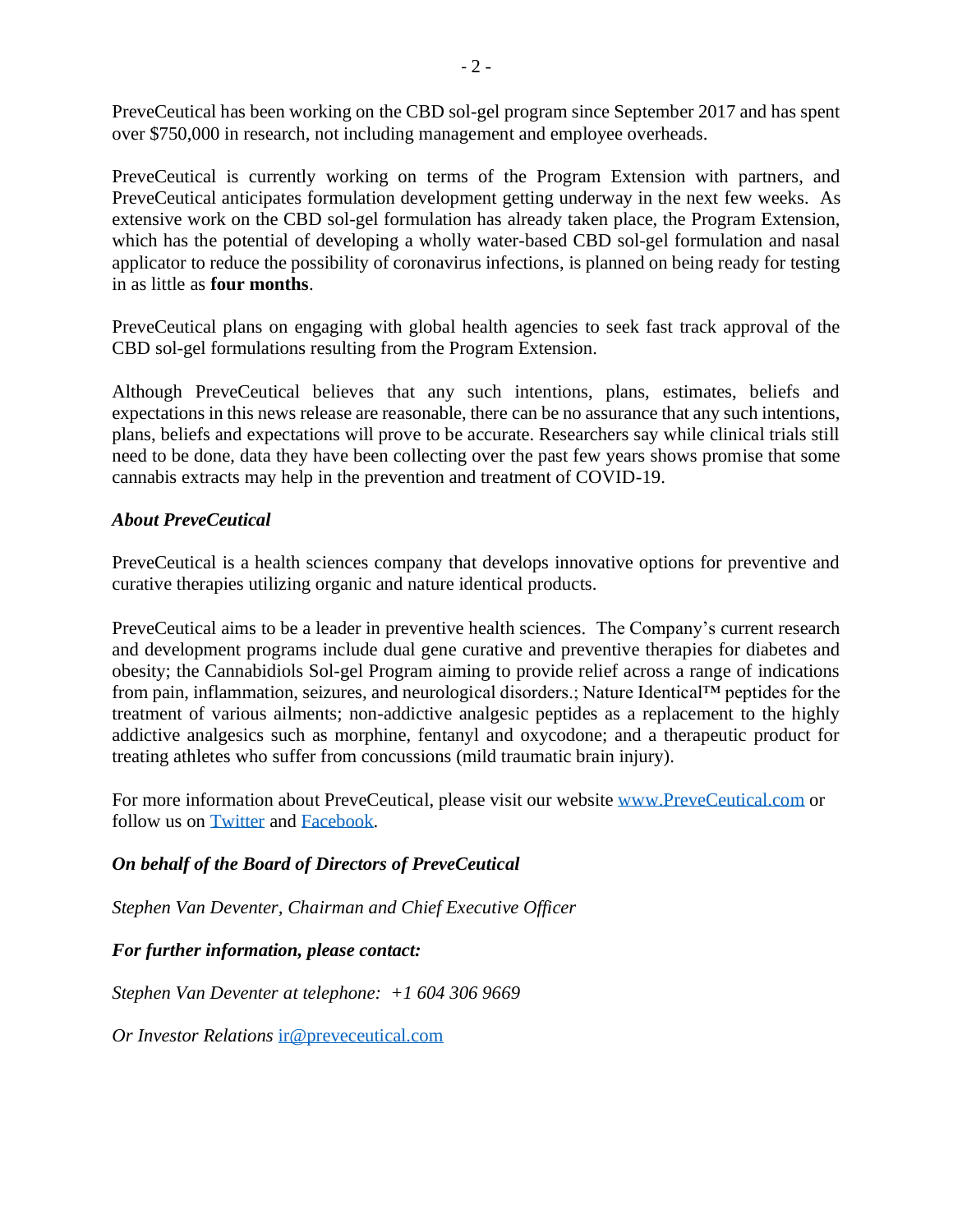#### *Forward-Looking Statements:*

This news release contains forward-looking statements and forward-looking information (collectively, "forward-looking statements") within the meaning of applicable Canadian and U.S. securities legislation, including the United States Private Securities Litigation Reform Act of 1995. All statements in this news release that are not purely historical are forward-looking statements and include any statements regarding beliefs, plans, expectations and orientations regarding the future including, without limitation, the completion of the Program Extension and the successful development of CBD sol-gel formulations which have the ability to reduce the possibility of coronavirus infections, including COVID-19, the anticipated timing of the development of a vaccine for COVID-19, and the continued research interests of PreveCeutical, PreveCeutical's anticipated business plans, and its prospects of success in executing its proposed plans. Often, but not always, forward-looking statements can be identified by words such as "will", "pro forma", "plans", "expects", "may", "should", "budget", "schedules", "estimates", "forecasts", "intends", "anticipates", "believes", "potential", "proposes" or variations of such words including negative variations thereof and phrases that refer to certain actions, events or results that may, could, would, might or will occur or be taken or achieved. Forward-looking statements are based on certain assumptions regarding PreveCeutical, including expected growth, results of operations, including PreveCeutical's research and development activities, performance, industry trends, growth opportunities, anticipated time periods for the development of a vaccine for COVID-19, that PreveCeutical will be granted requisite expedited approvals by world health agencies for the results of the Program Extension, and that PreveCeutical will be able to obtain the financing required to carry out the Program Extension, retain and attract qualified research personnel and obtain and/or maintain the necessary intellectual property rights needed to carry out future business activities.

Actual results could differ from those projected in any forward-looking statements due to numerous factors including, risks and uncertainties relating to: complexities and delays in connection with research and development activities and the actual results of research and development activities including the successful development of CBD sol-gel formulations which have the ability to reduce the possibility of infections from coronaviruses, including COVID-19; the ability of PreveCeutical to, among other things, protect its respective intellectual property, obtain any required governmental, regulatory or stock exchange approvals, permits, consents or authorizations required, including Canadian Securities Exchange acceptance of any planned future activities and obtaining expedited requisite approvals from world health agencies; and the ability of PreveCeutical to commercialize products, pursue business partnerships, complete their research programs as planned, including the Program Extension, and obtain the financing required to carry out their planned future activities. Other factors such as general economic, market or business conditions or changes in laws, regulations and policies affecting the biotechnology or pharmaceutical industry may also adversely affect the future results or performance of PreveCeutical. These forward-looking statements are made as of the date of this news release and, unless required by applicable law, PreveCeutical assumes no obligation to update the forwardlooking statements or to update the reasons why actual results could differ from those projected in these forward-looking statements. Although PreveCeutical believes that the statements, beliefs, plans, expectations, and intentions contained in this news release are reasonable, there can be no assurance that those statements, beliefs, plans, expectations, or intentions will prove to be accurate. Readers should consider all of the information set forth herein and should also refer to other periodic reports provided by PreveCeutical from time-to-time. These reports and PreveCeutical's filings are available at www.sedar.com. Neither the Canadian Securities Exchange (CSE or CNSX